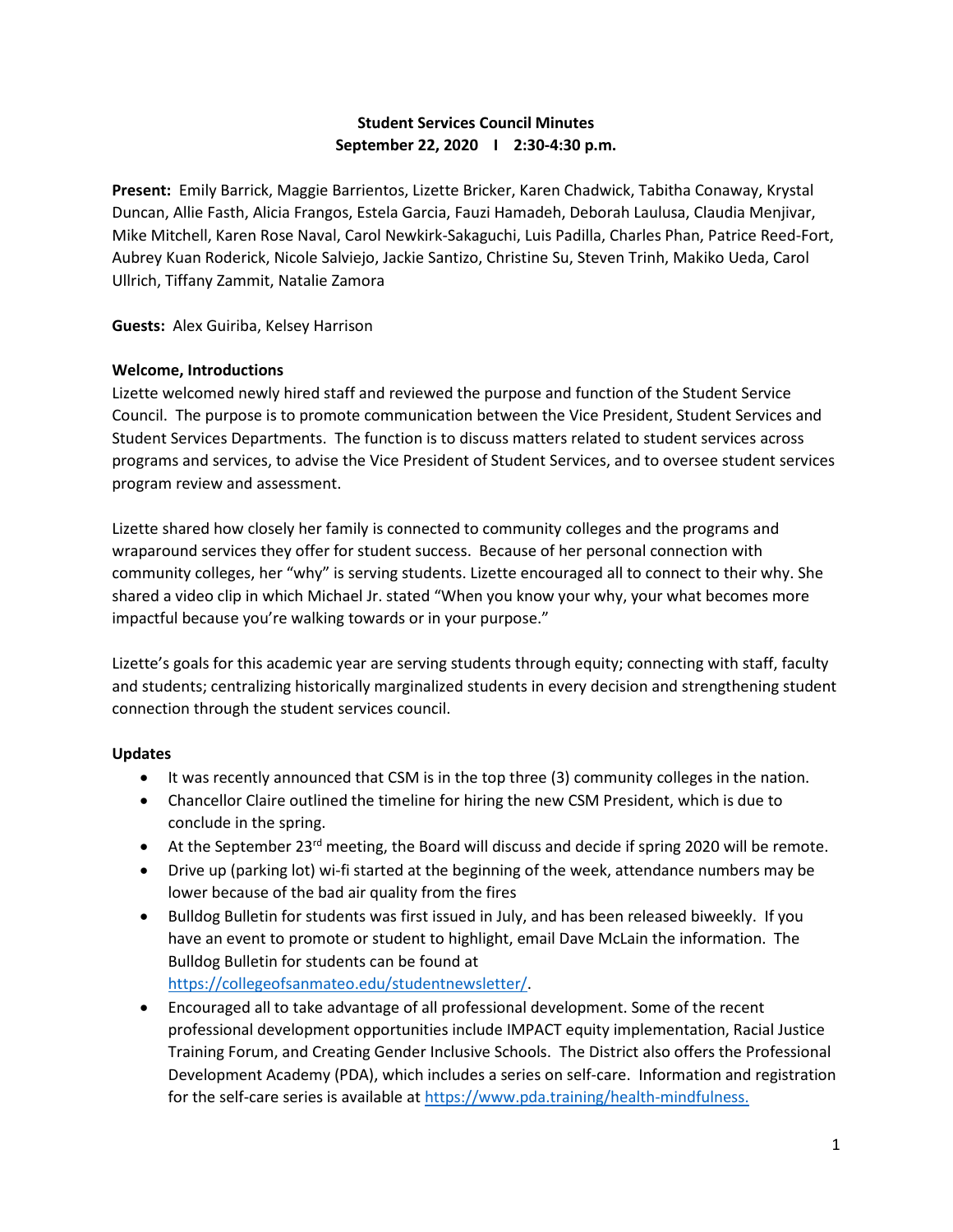• Colegas, a professional development organization that works with Latinx professionals, offers an inspiring webinar series. Sign up for any series at website: [https://cccolegas.org/professional](https://cccolegas.org/professional-development)[development](https://cccolegas.org/professional-development) or watch some of the past webinars at [https://cccolegas.org/professional](https://cccolegas.org/professional-development/webinar-recordings/)[development/webinar-recordings/.](https://cccolegas.org/professional-development/webinar-recordings/)

## **Tech Share**

EOPS started using Microsoft Sway as their student newsletter platform when the College went remote. One of the advantages in using Sway is that it provides a static link; EOPS staff can make updates to the newsletter without any change to the links or how students access the document. Sway also provides analytics such as the number of views, average time spent on a page, etc. to give insight on how students interact with the document. The EOPS Resource and Student Guide is housed on their web site and can be viewed at [https://sway.office.com/FBcMKOkiRLATeDht?loc=swsp.](https://sway.office.com/FBcMKOkiRLATeDht?loc=swsp) Sway is available through the District.

EOPS also offers drop-in hours via Zoom. On their website, they list staff with pictures, availability and a hyperlink to their Zoom meetings. This has been extremely beneficial as it gives the student more personal and real-time interaction with the staff. An example of what student see on their website is at [https://collegeofsanmateo.edu/eops/onlinehours.php.](https://collegeofsanmateo.edu/eops/onlinehours.php) EOPS also forwards their main line to a Google voice number that routes to all staff's cell phones at the same time and is answered immediately. Students appreciate the immediate connection and access to EOPS staff and services.

Admissions and Records activated the Zoom chat feature when staff started working remotely. The advantage of all staff being on Zoom chat is that it mimics an in-person experience for the staff. Staff is able to ask a question and get an answer from their colleagues instantaneously. A&R has also used Microsoft Teams, which is similar. Slack is another app that has been used for communication between staff.

Lizette suggested that ScanPro might be a good option for some. ScanPro is a phone application that converts scanned documents to a PDF, and is useful for low volume scanning.

Lizette encouraged all to look into some of these ideas to implement in their programs. The number one concern from students was the ability to connect with staff. Implementing some of these technological pieces may promote better connections with students.

## **Resource Requests**

All resource requests are due October 2, 2020 at 4:30 p.m. with no grace period. The request form may be accessed online. The Budget Augmentation section is a new section for requests that do not fall under Instructional Equipment, Materials and Software, and are more in line with operational expenses. Lizette asked all to work with supervisors so they understand the request, as they will be advocates. Tabitha asked for clarification as to which category would include requests for adjunct faculty. Lizette will check with Mike Holtzclaw and report out to the council. Program Review resources and guidance can be found at <https://collegeofsanmateo.edu/programreview/>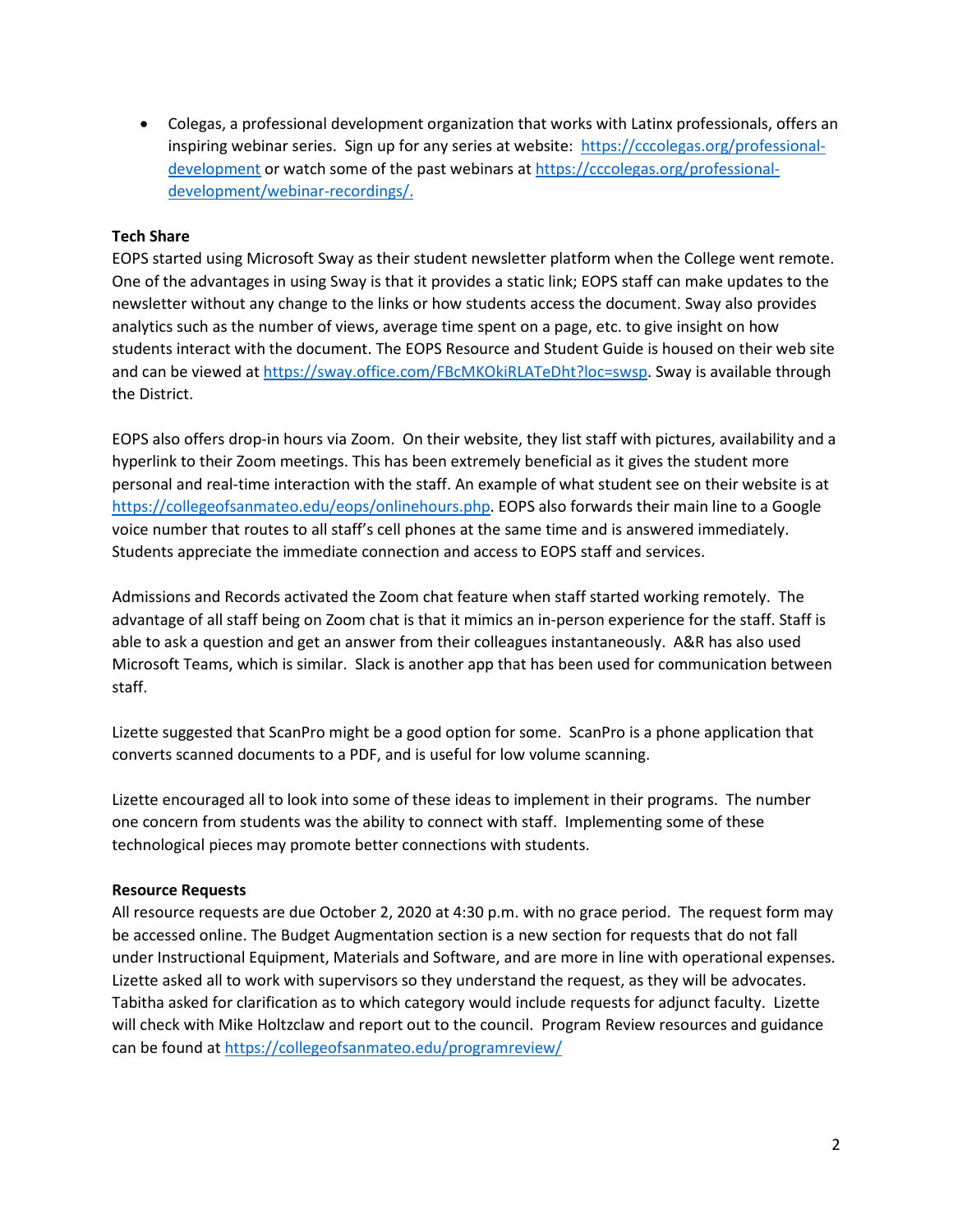#### **Guided Pathways Update**

Allie introduced the Guided Pathways Steering Committee (Alex Guiriba, Kelsey Harrison, Carol Ullrich), and explained that Guided Pathways was formed to examine and assist students' academic journey from start to finish. When mapping out the plan, the committee connected with many student groups, particularly Learning Communities and students from disproportionately impacted groups, Student Ambassadors, etc. to inform and guide investigation work. The committee also worked in collaboration with strong work force and equity to be part of the EMP implementation group.

Guided Pathways also worked closely with instructional faculty and examined data that included course overlap and math alignment to construct clusters. It was also clear that CSM encouraged student exploration of pathways. The six clusters identified are Arts & Media, Applied Technology, Business Management & Public Service, Health & Wellness, Language Arts & Social Sciences, Science & Engineering in addition to Student Exploration. In each of the six broad areas, there is a list of programs available in those areas as well as career information. The six areas will have a support team that may include classified staff; faculty from instruction, counseling and library; a student representative and administrative support. Allie asked for feedback on support team membership, revision to language that will be student friendly and information that should be included for students' support systems (family, etc.).

Lizette asked if students will be required to identify the community/cluster they want to pursue when onboarding, and how Student Explorers will be identified. Allie responded that students will identify an area, but have not yet discussed if Student Explorer would be an option up front.

Allie added that career and salary information at a national level is not accurate information to give our students in the bay area, and conversations are currently happening on how to acknowledge that. The Guided Pathways team is soliciting feedback on the draft of Academic and Career Communities. Encouraged all to provide feedback by completing the questionnaire at [https://forms.gle/QtRTq5iSZvsEyu188.](https://forms.gle/QtRTq5iSZvsEyu188)

## **Program Updates**

**Carol Ullrich:** Welcome Center went remote about the time they were going through PEP, so high school students completed orientation and group counseling online. 820 students completed group counseling sessions. Because this method of academic counseling went so well, there's potential in continuing the practice when all return to campus. The Welcome Center also conducts open Zoom hours daily. The Center's biggest challenge is the lost opportunity for face-to-face interaction with students.

**Jackie Santizo:** The Multicultural Center and Dream Center lost Sylvia to retirement, which was a challenge, but is now is fully staffed; Paula is back and Jenny is now their permanent counselor. Although the MCCDC serves undocumented/AB 540 students, LGBTQIA+ students, foster youth and ESL students, they are also trying to fill the gap to serve students who are not connected to any program. The Center is also transitioning to being a consciousness development center. MCCDC is hosting digital drop-in hours for academic support and to engage in consciousness development conversations. Jackie invited all to join the October 30 Safe Zone meeting, the upcoming meeting to plan activities for Undocu-Week and the Educational Equity Committee meetings on the 1<sup>st</sup> and 3<sup>rd</sup> Tuesdays of the month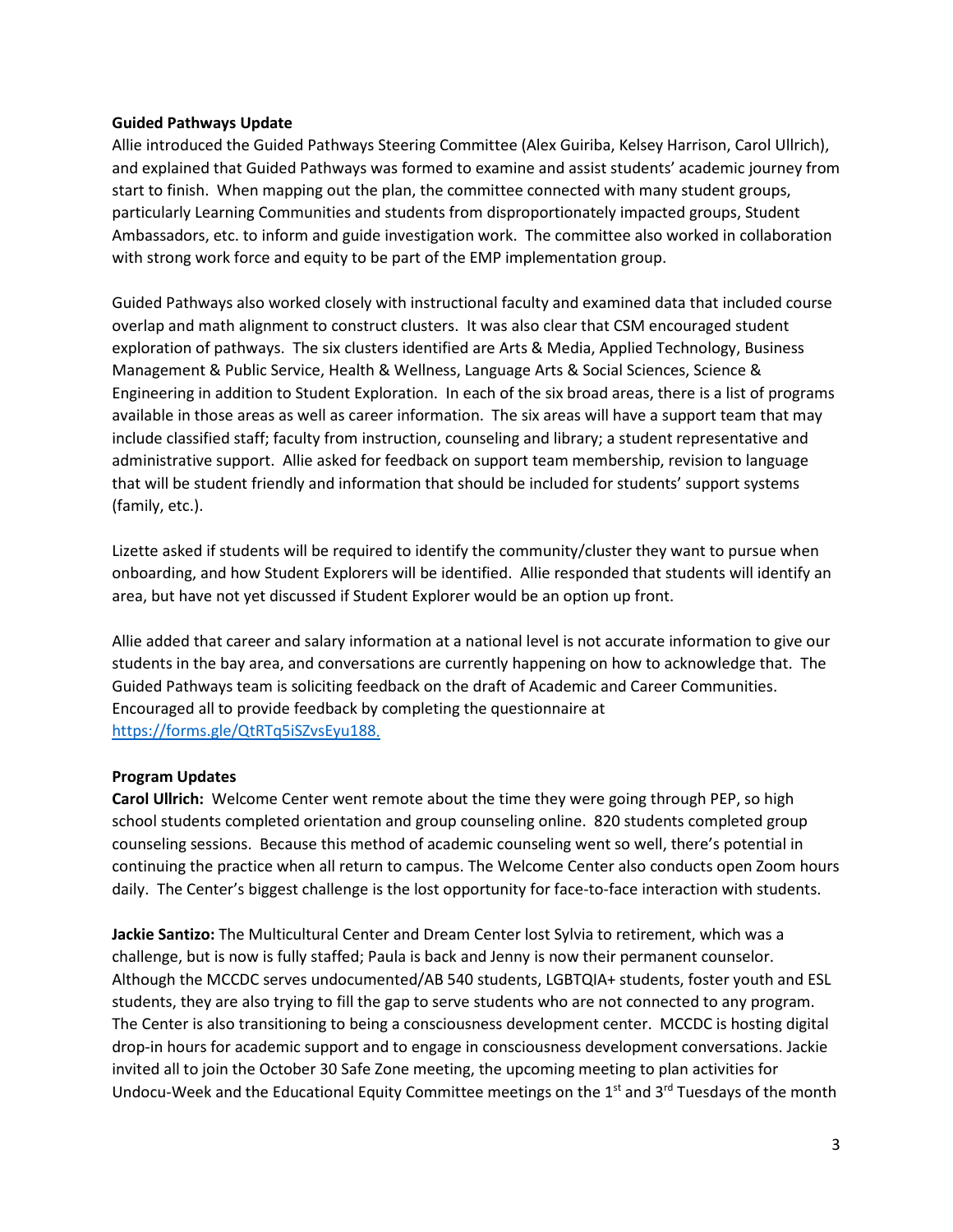from 2:00-4:00 p.m. Please subscribe to the MCCDC newsletter a[t http://eepurl.com/dG9VOD](http://eepurl.com/dG9VOD) and check out MCCDC on Instagram @csm\_mccdc.

**Tiffany Zammit:** Dual Enrollment coordinated efforts with an outreach team from the Welcome Center, A&R and college recruitment to do virtual student presentations, and streamline work by moving some forms to Form Stack. There are currently 5 sections of dual enrollment in the fall and Tiffany is looking at offering 7-8 sections in the spring. Recently Warren Shelby was hired as the Promise retention specialist. Reported that from the original 2018 Promise cohort of 485 students, 20% are two-year graduates.

**Luis Padilla:** Luis reiterated that going remote has changed the way students are serviced. Because of the way Veterans are awarded benefits, he had to monitor the VA and Congress' actions. Initially student benefits from taking a remote class would be the same as taking an online class. This meant benefits would be substantially lower for veterans during this remote environment. Congress finally approved that they would not change veterans' benefits. The Veteran's Centers at all three colleges formed a Veteran's Task Force and is now working with San Mateo County to create a resource line for veterans that satisfy basic needs (food, transportation, etc.). An event which will provide veterans details on how to access these grants will happen soon.

**Alicia Frangos:** The amount of emails and inquiries have been a big challenge in the student success area. Some processes were streamlined, and a Zoom front desk was set up to serve students. Over 300 students were reinstated and are now in classes, and many workshops are being offered. Alicia is also looking to program students who are not connected with a particular program, much like MCCDC.

**Patrice Reed-Fort:** Transitioning to remote environment fast tracked a lot of initiatives for EOPS, such as transitioning to electronic notes and files. They partnered with their counterparts at Cañada and Skyline, and now have a district-wide EOPS online application. Once application is completed, students will hear back from staff regarding eligibility within 24-48 hours. EOPS now has a Canvass shell with a module that houses basic needs information for students. The staff also is working collaboratively with the Promise scholar program to streamline processes for shared students. Please encourage students to apply to EOPS, the application will be open for a while.

**Karen Chadwick:** Financial Aid/Scholarship also had a lot of paper that was converted to electronic documents. They have a DropBox for financial aid, and some forms are now housed in students' WebSMART accounts; once those forms are completed, they move to Form Stack. For scholarships, the three campuses decided to create eight (8) short Financial Aid/Scholarship videos to guide students through the process. They are looking to complete and upload videos to the Financial Aid web sites by November, when the application period opens. Financial Aid workshops have been happening all semester. They are ready to launch 2021-22 new FAFSA and Dream application. Information on the FAFSA and Dream application workshop can be found at [https://collegeofsanmateo.edu/finaid/docs/2122\\_cfc\\_flyer\\_4.pdf.](https://collegeofsanmateo.edu/finaid/docs/2122_cfc_flyer_4.pdf)

**Makiko Ueda:** Transition to a remote environment was tough, but personal counseling was able to make a smooth transition with the help of their tech savvy interns. Makiko reported that they offered a series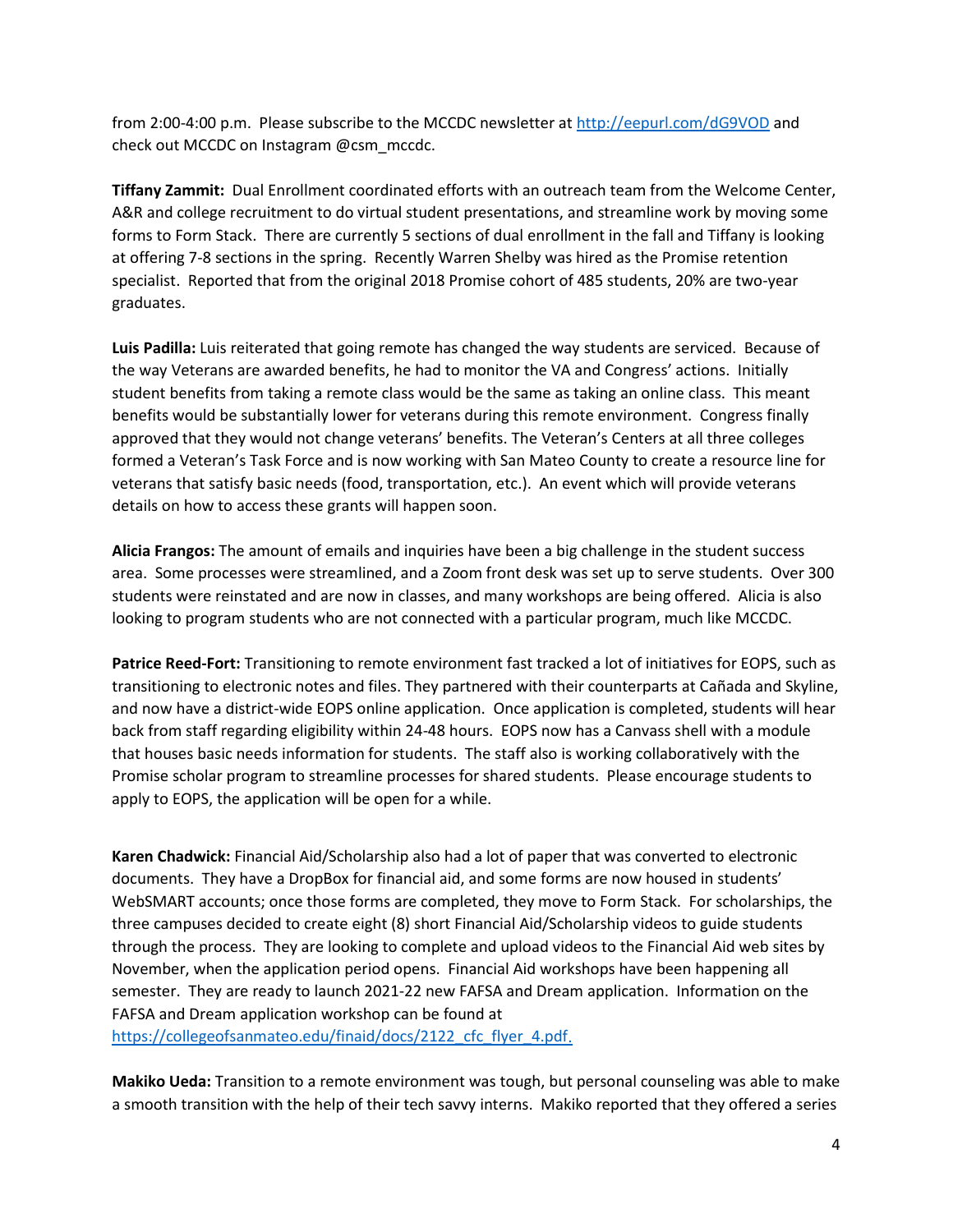of workshops during Wellness Week, which went well. They are planning to offer the series again in the spring semester. A video was also produced for wellness services (personal counseling, SparkPoint and health services), and will be available on their web site and Facebook. The video may be viewed at [https://youtu.be/QJhaOh5-7RA.](https://youtu.be/QJhaOh5-7RA) Makiko reminded all that peer educators are also available for students.

**Natalie Zamora**: ASCSM is using social media to connect with students. They hosted a welcome week and LMI, but they didn't go as well as planned as some of the activities were at the same time classes were in session. Cultural Awareness Board will hold Native American Day on September 25 to educate community about different cultures.

**Maggie Barrientos:** The Child Development Center's biggest challenge is that they are currently closed and not able to serve and support children and their families. They are offering workshops and support for families in a remote environment. The staff is planning a Dad Café in a couple of weeks They have been working with partners to recruit a group of dads to pilot the first café, and hopefully it be a monthly event. Working remotely has allowed CDC to partner more with their counterparts at our sister colleges as well as the EOPS departments in finding ways to provide support and resources to students and their families.

**Nicole Salviejo:** During Wellness Week, Nicole provided the community with resources regarding tenant rights. CSM SparkPoint participated in a rental relief assistance program which provided rent relief. 248 students applied and 10 were selected for rental relief for October. The students who were not selected were referred to their local core agencies to help guide them through the application process. Skyline continues food distribution every Wednesday, and serves 1000 households. CSM food distribution is every Friday from 11:00 am-1:00 pm.

**Fauzi Hamadeh:** In spring, the student government held first completely online elections, which was contested. This year's student leadership is very diverse group and is doing a great job in representing students on committees and various groups on campus. The Advocacy and Cultural Awareness Boards each have 15 student participants. Zoom fatigue is a challenge, as is finding advisors for clubs. ASCSM will be rolling out a "Get Out and Vote" and voter education campaign, offering classroom presentations. Reminded all that the deadline to register to vote is October 19.

**Christine Su:** One of the career center's challenges is not having face-to-face interaction between career recruiters and students. In this environment, she has been working more on the student success portion of her job, working with faculty and outreaching to students who are having difficulty in the classroom. She is also setting up a Canvass shell for career services which will have a "Meet Your Major" option, where students can click on faculty members' pictures and find out more about a particular academic/career path.

**Claudia Menjivar:** There have been quite a few federal and state changes that benefits students regarding the Financial Aid award amounts, loan amounts and student eligibility. Financial Aid has been working closely with IT to communicate changes and to set up Banner for changes. They also took advantage of various platforms such as DropBox, Form Stacks, and Adobe Sign to provide better services